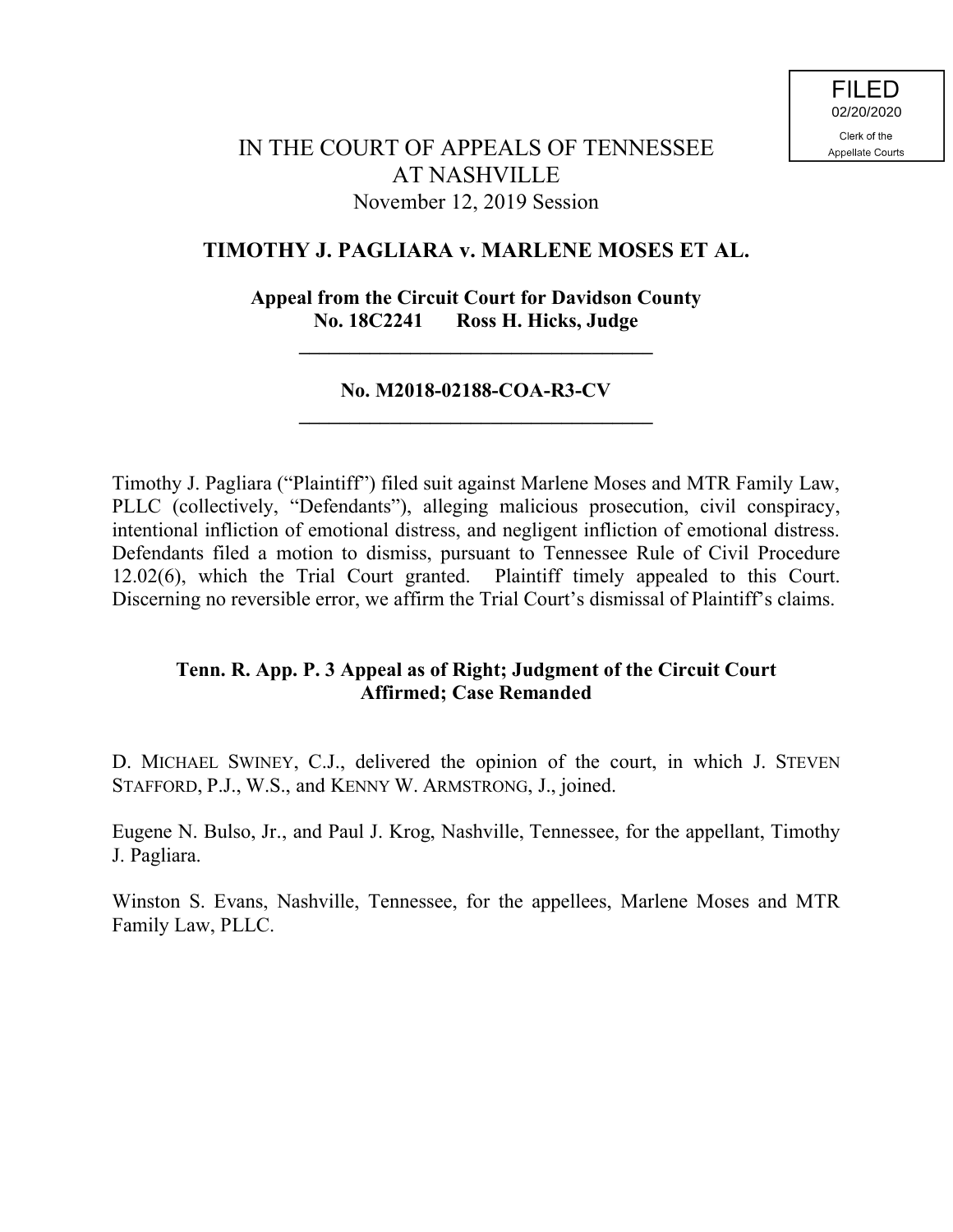#### **OPINION**

#### **Background**

In August 2018, Plaintiff filed a complaint against Defendants, alleging negligent infliction of emotional distress, intentional infliction of emotional distress, civil conspiracy, and malicious prosecution. Plaintiff's complaint alleges the key facts in this case. For purposes of this appeal of a Rule 12.02(6) dismissal, we must treat those alleged facts as true. Plaintiff and his wife ("Wife") were married in July 2015.<sup>1</sup> Plaintiff and Wife began dating prior to January 2013. In January 2013, Wife and another man met at a hotel, "used Ecstasy and engaged in sexual relations," and videotaped their encounter.

In September 2016, the wife of the man on the video discovered the videotape. The man's wife thereafter forwarded the "full high-definition videotape" to Plaintiff via "Dropbox." She also sent him a fifteen-second "snippet" of the videotape via text message, as well as a "bondage photograph" reflecting Wife with her hands bound behind her with a neck tie. Plaintiff was on a business trip in San Diego, California when he received these images. Plaintiff forwarded the fifteen-second "snippet" and the "bondage photograph" to close friends of him and Wife, in part, "to help him understand and process these materials."

According to Plaintiff's complaint, the video and photograph caused discord in his marriage. Wife filed a complaint for divorce against Plaintiff in the Williamson County Chancery Court. Defendants represented Wife in the divorce proceedings.

After learning of the videotape, Wife sought to have criminal charges brought against the man's wife for forwarding the images to Plaintiff. Subsequently, Wife inquired with Ms. Moses whether Wife should file a police report against Plaintiff for forwarding the images to their close friends. This inquiry was made during a meeting at MTR Family Law, PLLC's office in the presence of a third party. According to Plaintiff's complaint, Wife's financial prospects were limited in the divorce proceeding due to an antenuptial agreement. Plaintiff's complaint alleges that Ms. Moses responded to Wife's inquiry that "filing criminal charges seemed to be the only way to obtain leverage over Plaintiff." After rendering this legal advice to Wife, Ms. Moses provided Wife with the name of her son-in-law, a criminal defense attorney.

 $\overline{a}$ 

<sup>&</sup>lt;sup>1</sup> Plaintiff's wife is not a party to this proceeding. Although it is unclear whether they remained married at the time of this proceeding, the parties referred to her as "Wife" for purposes of the November 2018 motion hearing. We also will refer to her as "Wife" for purposes of this Opinion.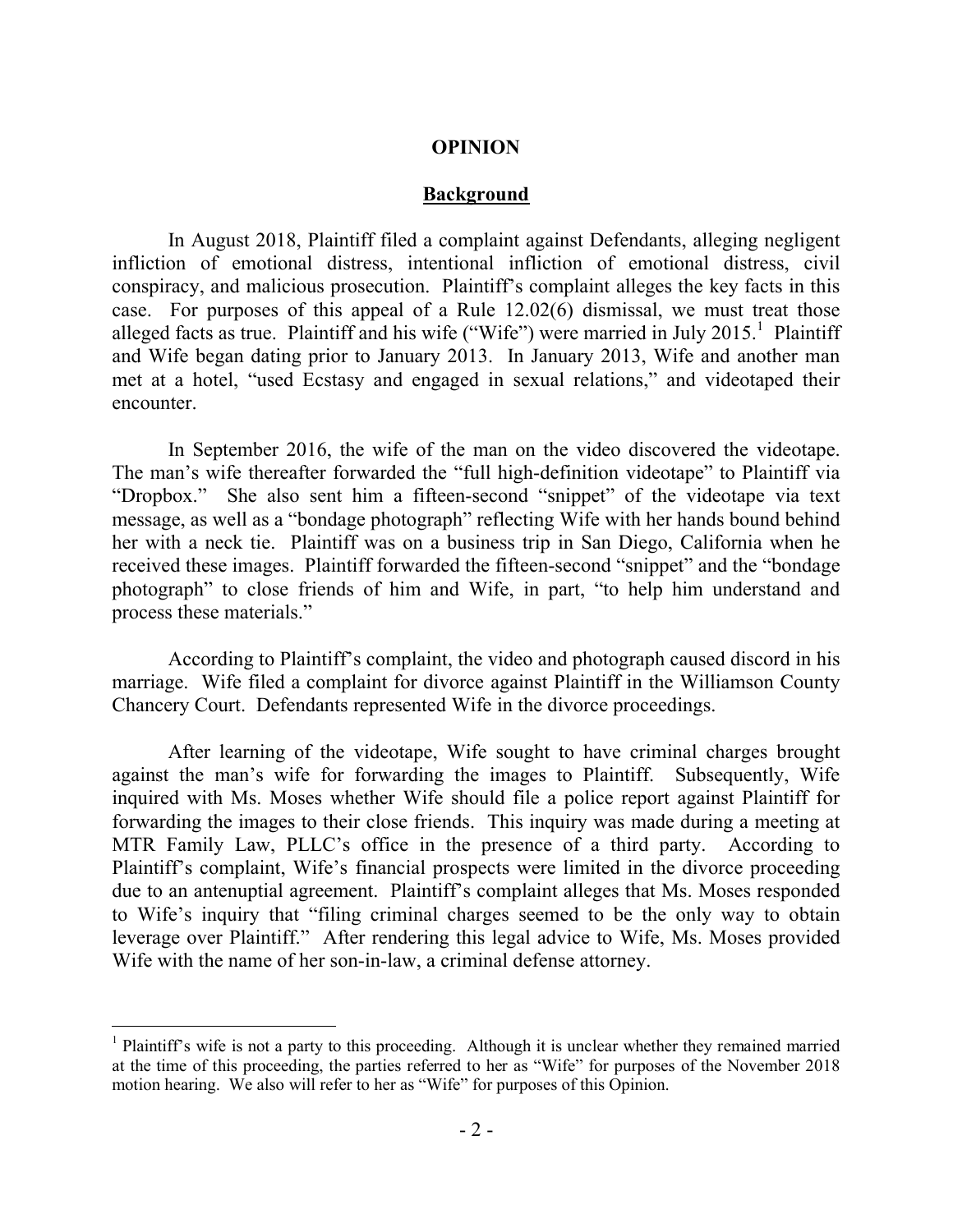When this discussion transpired, Wife and Ms. Moses "were well aware that Plaintiff is a prominent financial advisor in Middle Tennessee" and that Plaintiff's investment advisory firm was registered with the Securities Exchange Commission (SEC) and the Financial Industry Regulatory Authority (FINRA). Plaintiff alleged that "FINRA Rule 8312 requires registered representatives, like Plaintiff, to disclose on Form U4 prior felony and misdemeanor criminal convictions" and that Ms. Moses and Wife pursuing criminal charges to obtain leverage against Plaintiff was "outrageous."

According to the complaint, Wife thereafter contacted the Franklin Police Department to file a report regarding Plaintiff's action of forwarding the images and sought to initiate a criminal proceeding against him. Wife met with two police officers and described that she was devastated by Plaintiff's action of forwarding the images to their close friends. According to Plaintiff's complaint, Wife failed to disclose to the officers that "she had used the illegal narcotic Ecstasy just prior to making the sex tape," that the man in the video was married during "the illicit sexual encounter, that Plaintiff was himself 'devastated' to have received such materials, and that she was pursuing criminal charges against Plaintiff to obtain 'leverage' in a pending divorce action." Wife later returned to the Franklin Police Department to provide a videotaped interview. During that interview, Wife inquired of potential punishment if Plaintiff were convicted of criminal charges and stated that she hoped Plaintiff would not get probation.

In May 2017, Plaintiff also participated in a videotaped interview at the Franklin Police Department. According to Plaintiff's complaint, the police officers informed Plaintiff that he had been accused of committing the crime of "unlawful exposure" in violation of Tennessee Code Annotated § 39-17-318(a), which Plaintiff described as "Tennessee's 'revenge porn' statute." According to Plaintiff, that statute was not relevant to him because he was not a party to the videotape or photograph and he had not agreed to keep the images private all as required for that statute to apply. As such, Plaintiff alleged that "no probable cause existed, or could exist, to justify [Wife's] claim that Plaintiff violated Section 39-17-318(a), or any other statute known to Tennessee criminal jurisprudence." Plaintiff attached to his complaint the incident report from the Franklin Police Department, which reflected Plaintiff as the suspect and the criminal offense as "Pornography/Obscene Material," pursuant to Tennessee Code Annotated § 39-17-902.

Plaintiff alleged that he was forced to retain counsel to represent him in defending against the criminal charge. Plaintiff's counsel advised the district attorney's office of the deficiencies in the prosecution and that venue was not appropriate in Williamson County because the message containing the images had been sent by Plaintiff while in San Diego, California to friends in Nashville, Tennessee. The Franklin Police Department transferred the case to the "Domestic Violence Unit of the San Diego Police Department." Plaintiff further alleged that Wife continued to pursue criminal charges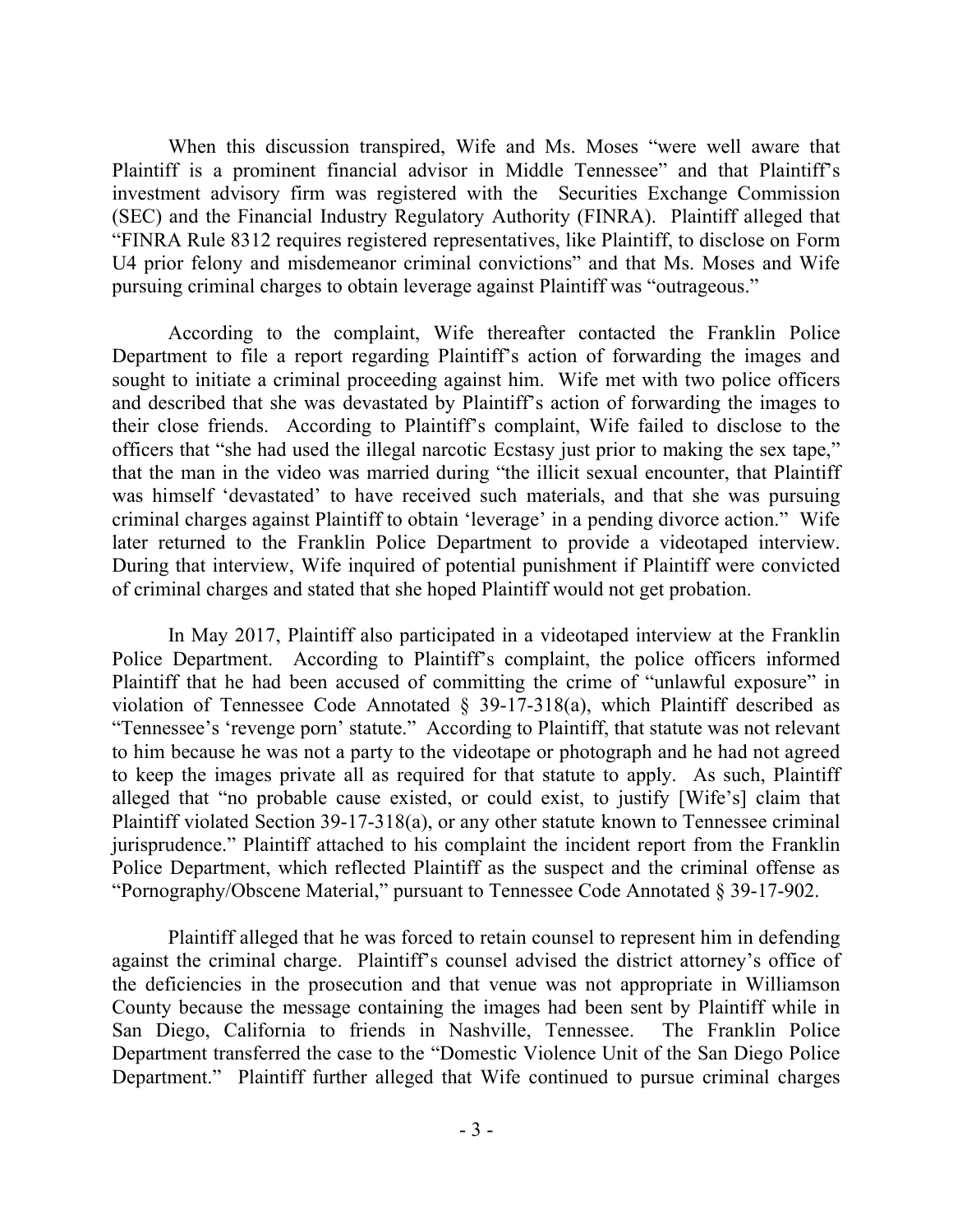against Plaintiff and filed a police report with the San Diego Police Department. According to Plaintiff's complaint, the San Diego Police Department closed their case "but not until after Plaintiff had incurred significant legal expense and suffered severe emotional distress." Plaintiff alleged that the case was closed, at least in part, because "Plaintiff did not violate any applicable criminal law."

As a result of the foregoing alleged facts, Plaintiff asserts the following claims for relief in his complaint: (1) malicious prosecution, (2) civil conspiracy, (3) intentional infliction of emotional distress, and (4) negligent infliction of emotional distress. Following the filing of Plaintiff's complaint, Defendants filed a motion to dismiss for failure to state a claim, pursuant to Tennessee Rule of Civil Procedure 12.02(6). Plaintiff filed his response to Defendants' motion to dismiss, to which Defendants replied. The Trial Court heard oral arguments on Defendants' motion to dismiss in November 2018 and took the matter under advisement. The Trial Court subsequently entered an order in December 2018 granting Defendants' motion and dismissing Plaintiff's claims.

In its judgment, the Trial Court explained as follows:

 $\overline{a}$ 

The question now before the Court is whether the aforesaid set of facts, when taken as true, states a claim or cause of action for intentional infliction of emotional distress, negligent infliction of emotional distress, malicious prosecution or conspiracy against the Defendants. The Court finds that it does not.

The Trial Court found that a judicial proceeding had not been initiated against Plaintiff to support a claim for malicious prosecution. According to the Trial Court, Plaintiff had not been arrested, charged, or indicted and a mere investigation was not sufficient to constitute a criminal proceeding, as Plaintiff alleged. The Trial Court further found that it was not necessary to address whether probable cause existed to support a prosecution under either Tennessee Code Annotated § 39-17-318 or § 39-17-902 because "a prior suit or judicial proceeding" had not been instituted against Plaintiff under either of those statutes.<sup>2</sup> The Trial Court, thus, determined that Plaintiff had failed to sufficiently state a claim for malicious prosecution.

<sup>&</sup>lt;sup>2</sup> Although the Plaintiff alleged a criminal proceeding under Tennessee Code Annotated  $\S$  39-17-318, the Trial Court found that the incident report prepared by the Franklin Police Department, which Plaintiff had attached to his complaint, reflected that Plaintiff was not being investigated for Tennessee Code Annotated § 39-17-318, but instead for § 39-17-902, which pertains to the production or distribution of obscene materials.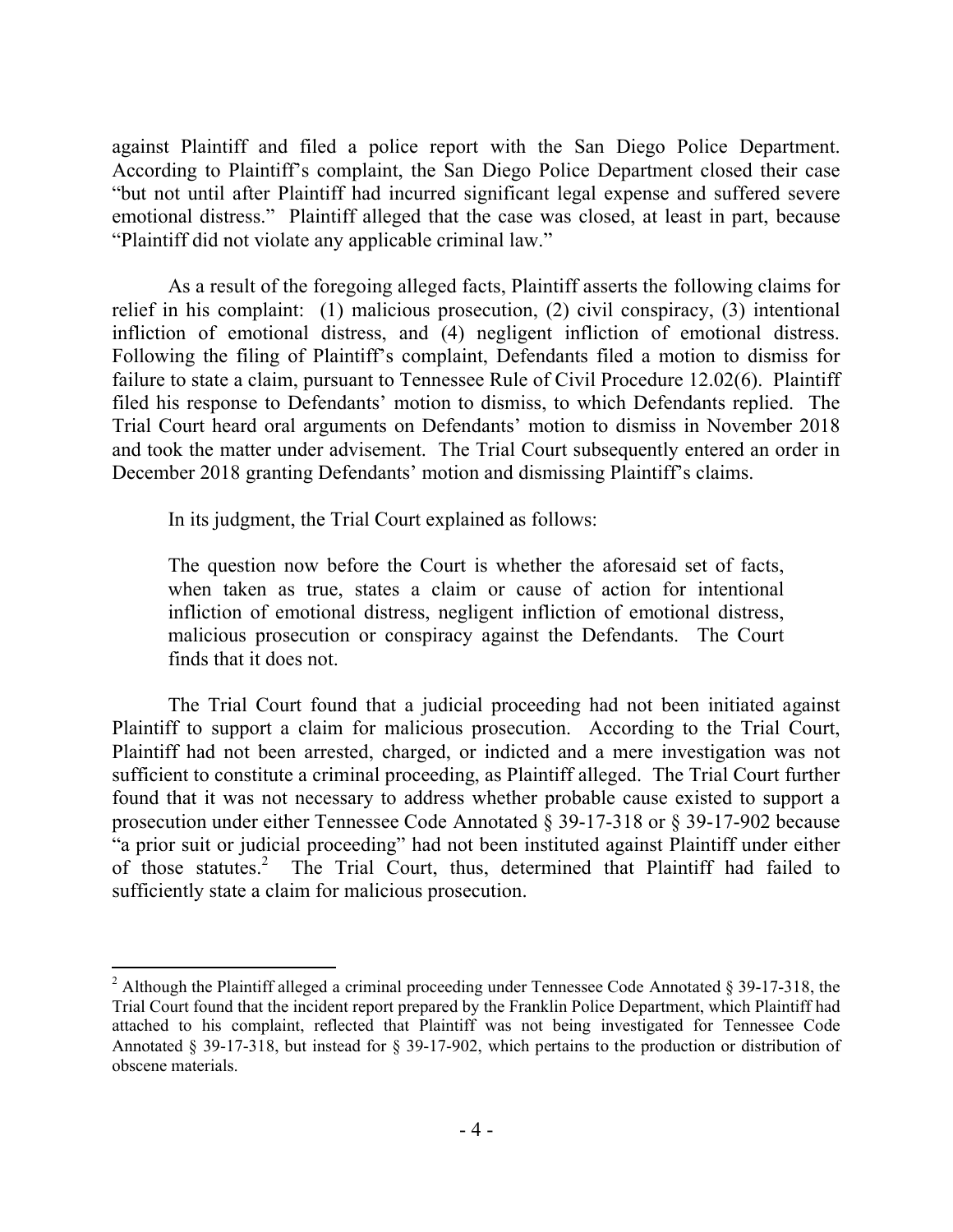Concerning Plaintiff's claim of civil conspiracy, the Trial Court found that there was no "underlying wrongful conduct" and that no criminal process ever was initiated against Plaintiff. The Trial Court emphasized that Plaintiff had admitted to the actions that were the subject of the complaint to the police department. The Trial Court found that Ms. Moses's action of providing legal advice to her client of reporting truthful allegations to police "cannot possibly be construed as either malicious prosecution or civil conspiracy." Therefore, the Trial Court found that Plaintiff had failed to sufficiently state a claim for civil conspiracy.

The Trial Court further found that the conduct alleged in Plaintiff's complaint "cannot reasonably be regarded as 'so extreme and outrageous as to go beyond all possible bounds of decency, and to be regard[ed] as atrocious, and utterly intolerable in a civilized community.'" Quoting *Odom v. Claiborne Cty., Tennessee*, 498 S.W.3d 882, 887 (Tenn. Ct. App. 2016). As such, the Trial Court found that Plaintiff's complaint had failed to sufficiently state a claim for intentional infliction of emotional distress.

Additionally, the Trial Court found that the allegations in the complaint were "simply insufficient to create a duty on the part of the Defendants to Plaintiff, an adverse party in litigation." Thus, the Trial Court found that Plaintiff had failed to sufficiently allege a claim for negligent infliction of emotional distress. Upon its determination that Plaintiff's complaint had failed to state a claim for which relief could be granted, the Trial Court granted Defendants' motion to dismiss. Plaintiff timely appealed to this Court.

#### **Discussion**

Although not stated exactly as such, Plaintiff raises five issues for our review as follows: (1) whether the Trial Court failed to comply with Tennessee Rule of Civil Procedure 12.02(6) by treating the facts alleged in the complaint as true, (2) whether the Trial Court erred when it dismissed Plaintiff's claim for negligent infliction of emotional distress, (3) whether the Trial Court erred when it dismissed Plaintiff's claim for malicious prosecution, (4) whether the Trial Court erred when it dismissed Plaintiff's claim for intentional infliction of emotional distress, and (5) whether the Trial Court erred by dismissing Plaintiff's claim for civil conspiracy.

Regarding motions to dismiss pursuant to Tennessee Rule of Civil Procedure 12.02(6), our Supreme Court has instructed:

A motion to dismiss a complaint for failure to state a claim for which relief may be granted tests the legal sufficiency of the plaintiff's complaint*. Lind v. Beaman Dodge, Inc.*, 356 S.W.3d 889, 894 (Tenn. 2011); *cf. Givens*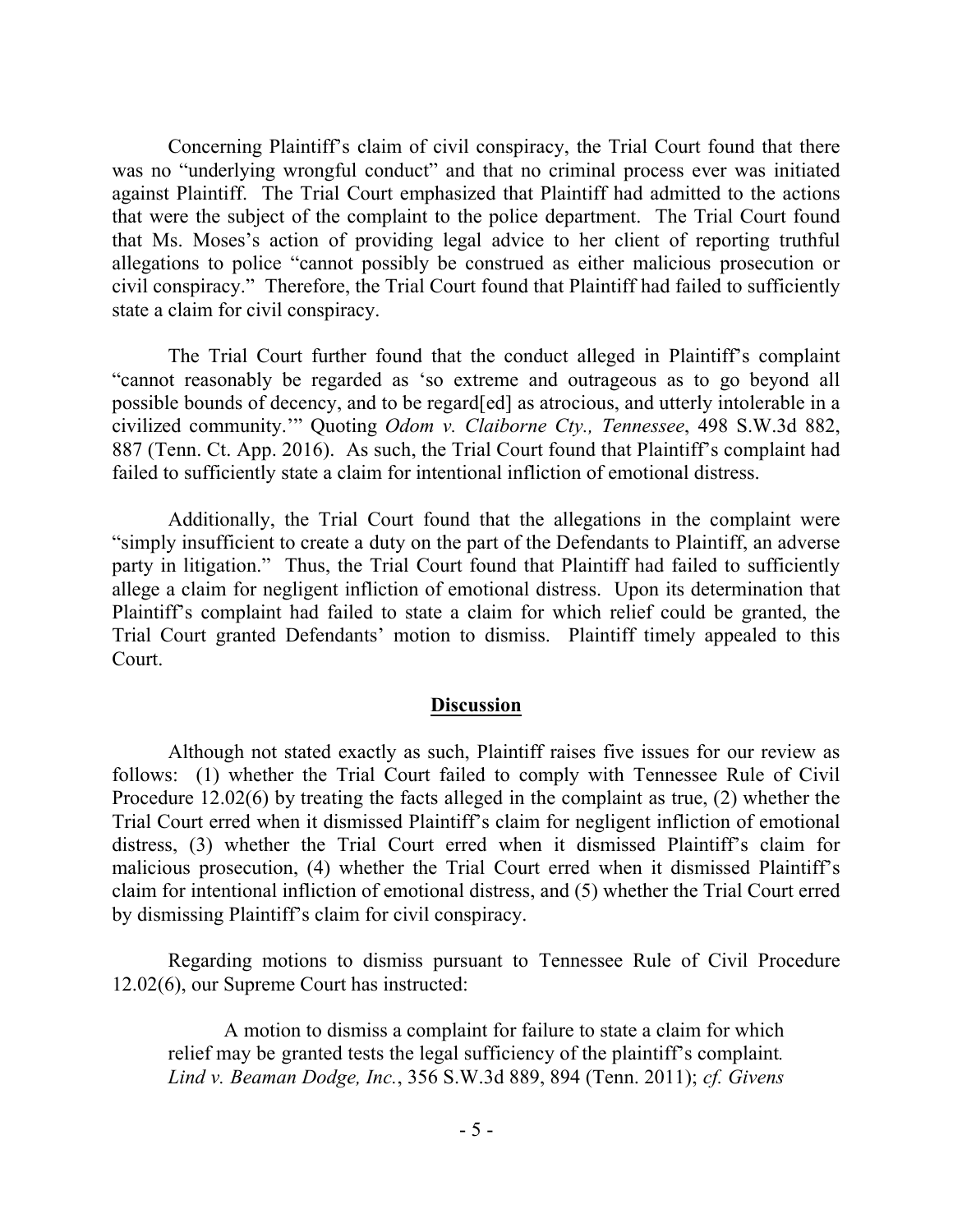*v. Mullikin ex rel. Estate of McElwaney*, 75 S.W.3d 383, 406 (Tenn. 2002). The motion requires the court to review the complaint alone. *Highwoods Props., Inc. v. City of Memphis*, 297 S.W.3d 695, 700 (Tenn. 2009). Dismissal under Tenn. R. Civ. P. 12.02(6) is warranted only when the alleged facts will not entitle the plaintiff to relief, *Webb v. Nashville Area Habitat for Humanity, Inc.*, 346 S.W.3d 422, 426 (Tenn. 2011), or when the complaint is totally lacking in clarity and specificity, *Dobbs v. Guenther*, 846 S.W.2d 270, 273 (Tenn. Ct. App. 1992) (*citing Smith v. Lincoln Brass Works, Inc.*, 712 S.W.2d 470, 471 (Tenn. 1986)).

A Tenn. R. Civ. P. 12.02(6) motion admits the truth of all the relevant and material factual allegations in the complaint but asserts that no cause of action arises from these facts. *Brown v. Tennessee Title Loans, Inc*., 328 S.W.3d 850, 854 (Tenn. 2010); *Highwoods Props., Inc. v. City of Memphis*, 297 S.W.3d at 700. Accordingly, in reviewing a trial court's dismissal of a complaint under Tenn. R. Civ. P. 12.02(6), we must construe the complaint liberally in favor of the plaintiff by taking all factual allegations in the complaint as true, *Lind v. Beaman Dodge, Inc.*, 356 S.W.3d at 894; *Webb v. Nashville Area Habitat for Humanity, Inc.*, 346 S.W.3d at 426; Robert Banks, Jr. & June F. Entman, *Tennessee Civil Procedure* § 5-6(g), at 5-111 (3d ed. 2009). We review the trial court's legal conclusions regarding the adequacy of the complaint de novo without a presumption of correctness. *Lind v. Beaman Dodge, Inc.*, 356 S.W.3d at 895; *Highwoods Props., Inc. v. City of Memphis*, 297 S.W.3d at 700.

#### *SNPCO, Inc. v. City of Jefferson City*, 363 S.W.3d 467, 472 (Tenn. 2012).

First, we address whether the Trial Court properly construed the facts alleged in the complaint as true for purposes of the motion to dismiss. Plaintiff argues that the Trial Court "improperly construed portions of the Complaint in a light more favorable to the Defendant." In its order, the Trial Court explicitly stated that the question at issue was whether the facts alleged by Plaintiff, "when taken as true, states a claim or cause of action for intentional infliction of emotional distress, negligent infliction of emotional distress, malicious prosecution or conspiracy against the Defendants." The Trial Court then determined that Plaintiff had failed to state a claim for which relief could be granted.

To support his argument, Plaintiff points to the Trial Court's conclusion that the criminal investigation into Plaintiff's conduct had concerned Tennessee Code Annotated § 39-17-902, instead of § 39-17-318 as alleged in Plaintiff's complaint. However, Tennessee Rule of Civil Procedure 10.03 provides that all exhibits attached to the complaint are to be considered part of the pleading, including for purposes of a motion to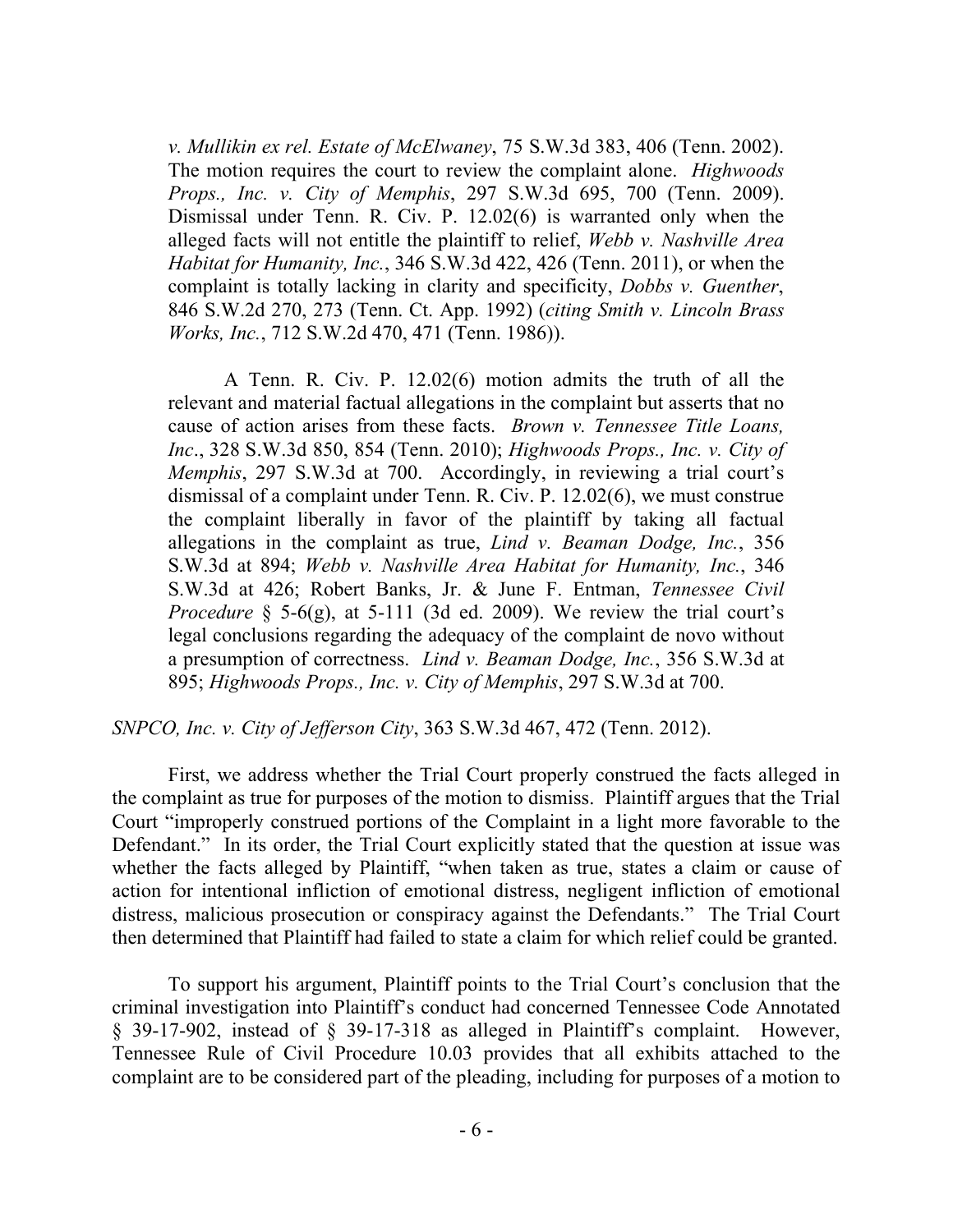dismiss pursuant to Tennessee Rule of Civil Procedure 12.02(6). *See Ragsdale v. City of Memphis*, 70 S.W.3d 56, 62 (Tenn. Ct. App. 2001). Plaintiff attached to his complaint as an exhibit the incident report from the Franklin Police Department concerning the investigation, which reflected an investigation pursuant to Tennessee Code Annotated § 39-17-902. The Trial Court did not err by considering the reference in the police report to Tennessee Code Annotated § 39-17-902 as the report is a part of Plaintiff's complaint for purposes of the Rule 12.02(6) motion. Although only persuasive authority, the Sixth Circuit Court of Appeals has held when addressing this issue that "'[w]hen a written instrument contradicts allegations in the complaint to which it is attached, the exhibit trumps the allegations.'" *Cates v. Crystal Clear Techs., LLC*, 874 F.3d 530, 536 (6th Cir. 2017) (quoting *Williams v. CitiMortgage, Inc.*, 498 Fed. Appx. 532, 536 (6th Cir. 2012)) (other internal citations omitted). Because the Trial Court properly considered the attached exhibit as part of the complaint, the Trial Court did not err by deducing the criminal investigation was conducted pursuant to Tennessee Code Annotated § 39-17- 902, instead of § 39-17-318.

Plaintiff further argues that the Trial Court "improperly treated the criminal allegations against the Plaintiff as reasonable." According to Plaintiff, the Trial Court could not have concluded that Plaintiff had violated either Tennessee Code Annotated § 39-17-318 or § 39-17-902 based on the facts in the petition. We note that although the Trial Court is required to take Plaintiff's factual allegations as true for purposes of a Tennessee Rule of Civil Procedure 12.02(6) motion, the Trial Court is not obligated to accept as true Plaintiff's legal conclusions or inferences drawn from those factual allegations. *See Riggs v. Burson*, 941 S.W.2d 44, 47-48 (Tenn. 1997). "[C]ourts are not required to accept as true assertions that are merely legal arguments or 'legal conclusions' couched as facts." *Webb v. Nashville Area Habitat for Humanity, Inc.*, 346 S.W.3d 422, 427 (Tenn. 2011). Upon a review of Plaintiff's complaint and the Trial Court's judgment, we determine that the Trial Court properly accepted the alleged facts in the complaint as true for purposes of the Rule 12.02(6) motion.

Next, we will address Plaintiff's issue of whether the Trial Court erred by dismissing Plaintiff's claim of malicious prosecution against Defendants for failure to state a claim upon which relief may be granted, pursuant to Tennessee Rule of Civil Procedure 12.02(6). "In order to establish the essential elements of malicious prosecution, a plaintiff must prove that (1) a prior suit or judicial proceeding was instituted without probable cause, (2) defendant brought such prior action with malice, and (3) the prior action was finally terminated in plaintiff's favor." *Roberts v. Fed. Exp. Corp.*, 842 S.W.2d 246, 247-48 (Tenn. 1992).

One essential element of a malicious prosecution claim is that a "prior suit or judicial proceeding" be instituted against the plaintiff. *See id.*; *Ryerson v. Am. Sur. Co. of*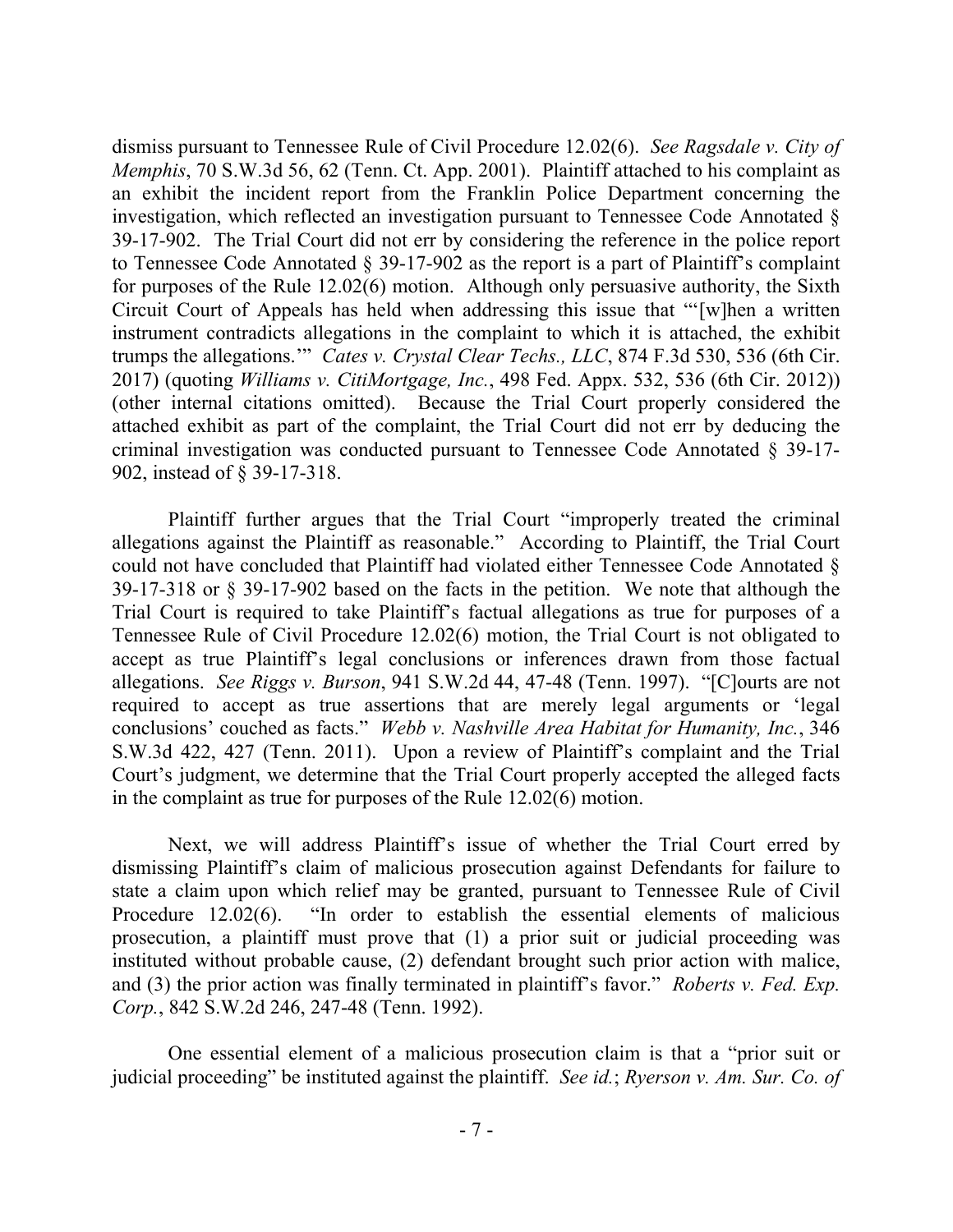*New York*, 373 S.W.2d 436, 437 (Tenn. 1963) ("An action for malicious prosecution, by its very nature, must be brought with reference to some other judicial proceeding. Thus one of the essential allegations in an action for malicious prosecution is that a prior suit has been instituted."). Our Supreme Court subsequently held that a "prior judicial proceeding' need not be conducted in a 'court' in the strict technical and legal sense; but that certain administrative proceedings are at least 'quasi-judicial' to the extent that they may be the basis for a malicious prosecution action, provided all the requisite elements of such an action are both alleged and proved." *Kauffman v. A. H. Robins Co.*, 448 S.W.2d 400, 403 (Tenn. 1969). Thereafter, the Supreme Court clarified the holding in *Kauffman* as follows: "[A]ny administrative tribunal or body duly established to conduct investigations or investigatory hearings and to make adjudicatory findings that may adversely affect legally protected interests of persons subject to its jurisdiction will satisfy the first element of a malicious prosecution action." *Lewis v. Allen*, 698 S.W.2d 58, 60 (Tenn. 1985).

As the Trial Court found, the present case yielded no criminal proceeding against Plaintiff. Plaintiff stated in his complaint that Defendants provided Wife legal advice to initiate a "criminal proceeding" against him to obtain leverage. Whether a process or action constitutes a judicial proceeding for purposes of malicious prosecution is a legal conclusion or argument couched as a fact, which the Trial Court is not required to take as true for purposes of the Rule 12.02(6) motion. Wife, after receiving legal advice from Ms. Moses, consulted law enforcement concerning Plaintiff's action of forwarding the video and photograph to other individuals. An investigation was conducted which did not result in an arrest, criminal charges, or an indictment.

A criminal investigation by law enforcement is neither a judicial proceeding nor a quasi-judicial administrative proceeding with the authority "to make adjudicatory findings that may adversely affect legally protected interests of persons subject to its jurisdiction." *See Lewis*, 698 S.W.2d at 60. A criminal investigation by law enforcement, without a subsequent prosecution, does not have an adjudicatory function. The facts stated in Plaintiff's complaint simply do not support that a judicial proceeding, criminal or otherwise, ever was initiated against him following the investigation by law enforcement. Because no "prior suit or judicial proceeding" was instituted against Plaintiff, he cannot satisfy an essential requirement for malicious prosecution. Therefore, we find and hold, as did the Trial Court, that Plaintiff's claim of malicious prosecution should be dismissed for failure to state a claim, pursuant to Tennessee Rule of Civil Procedure 12.02(6).

Next, we will address Plaintiff's issue of whether the Trial Court erred by dismissing Plaintiff's claim of civil conspiracy against Defendants for failure to state a claim upon which relief may be granted, pursuant to Tennessee Rule of Civil Procedure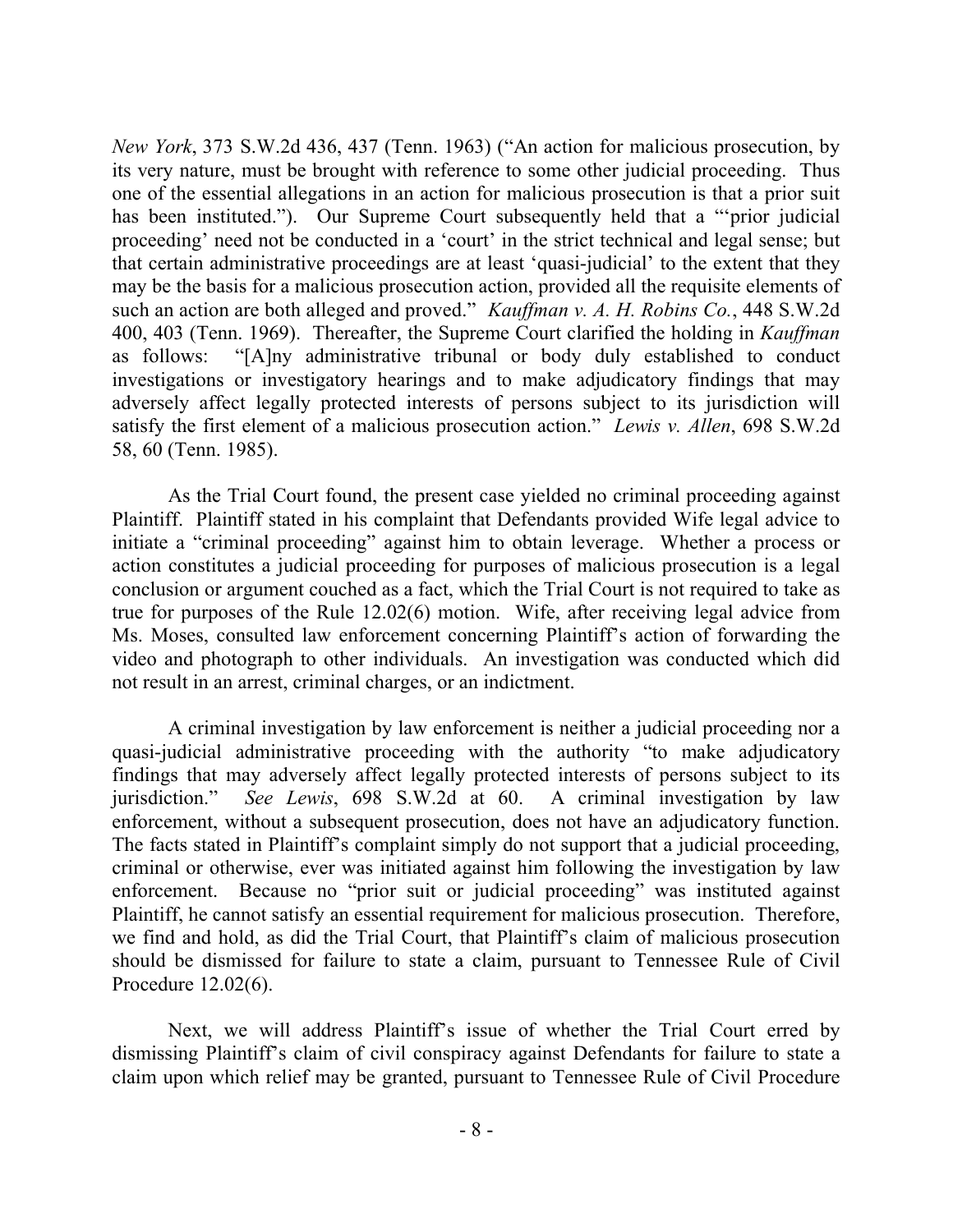12.02(6). "The elements of a cause of action for civil conspiracy are: (1) a common design between two or more persons, (2) to accomplish by concerted action an unlawful purpose, or a lawful purpose by unlawful means, (3) an overt act in furtherance of the conspiracy, and (4) resulting injury." *Kincaid v. SouthTrust Bank*, 221 S.W.3d 32, 38 (Tenn. Ct. App. 2006). This Court also has stated as follows:

A claim for civil conspiracy "requires an underlying predicate tort allegedly committed pursuant to the conspiracy." *Watson's Carpet & Floor Coverings, Inc. v. McCormick,* 247 S.W.3d 169, 180 (Tenn. Ct. App. 2007). Conspiracy, standing alone, is not actionable where the underlying tort is not actionable. *Id.* at 179-80.

*Lane v. Becker*, 334 S.W.3d 756, 763 (Tenn. Ct. App. 2010). Therefore, "there is no liability under a theory of civil conspiracy unless there is underlying wrongful conduct." *Levy v. Franks*, 159 S.W.3d 66, 82 (Tenn. Ct. App. 2004).

In this case, Plaintiff's conduct was investigated concerning criminal allegations made to law enforcement by Wife. Wife inquired of her attorney, Ms. Moses, concerning whether Wife should file a police report concerning Plaintiff's action of forwarding the video and photograph of her to other individuals. According to Plaintiff's complaint, Ms. Moses instructed Wife that "filing criminal charges seemed to be the only way to obtain leverage over Plaintiff." Ms. Moses referred Wife to a criminal defense attorney, who was related to Ms. Moses. Wife subsequently consulted law enforcement and a criminal investigation was initiated concerning Plaintiff's conduct. Plaintiff never was arrested and no criminal charges or an indictment were filed against Plaintiff resulting from the investigation. Based on the factual allegations in the complaint, there was neither concerted action to accomplish an unlawful purpose nor a design to accomplish a lawful purpose by unlawful means. The Trial Court found that there was no underlying wrongful conduct by Defendants to support a claim of civil conspiracy. We agree with the Trial Court.

We note that Tennessee Supreme Court Rule 8, Rule of Professional Conduct 4.4 prohibits an attorney, while representing a client, from threatening to pursue criminal charges against an individual in order to obtain an advantage in a civil matter. However, this Court questions whether consulting with law enforcement as opposed to threatening to so consult could ever be a means to gain an advantage in another matter. It is the threat of going to the police that might be used to gain an advantage in a civil matter. Once Wife contacted law enforcement and provided them with information, the matter was in the hands of law enforcement, not Wife or Defendants. We fail to see how contacting law enforcement rather than threatening to contact law enforcement could give Wife and Defendants an advantage in the pending divorce proceedings.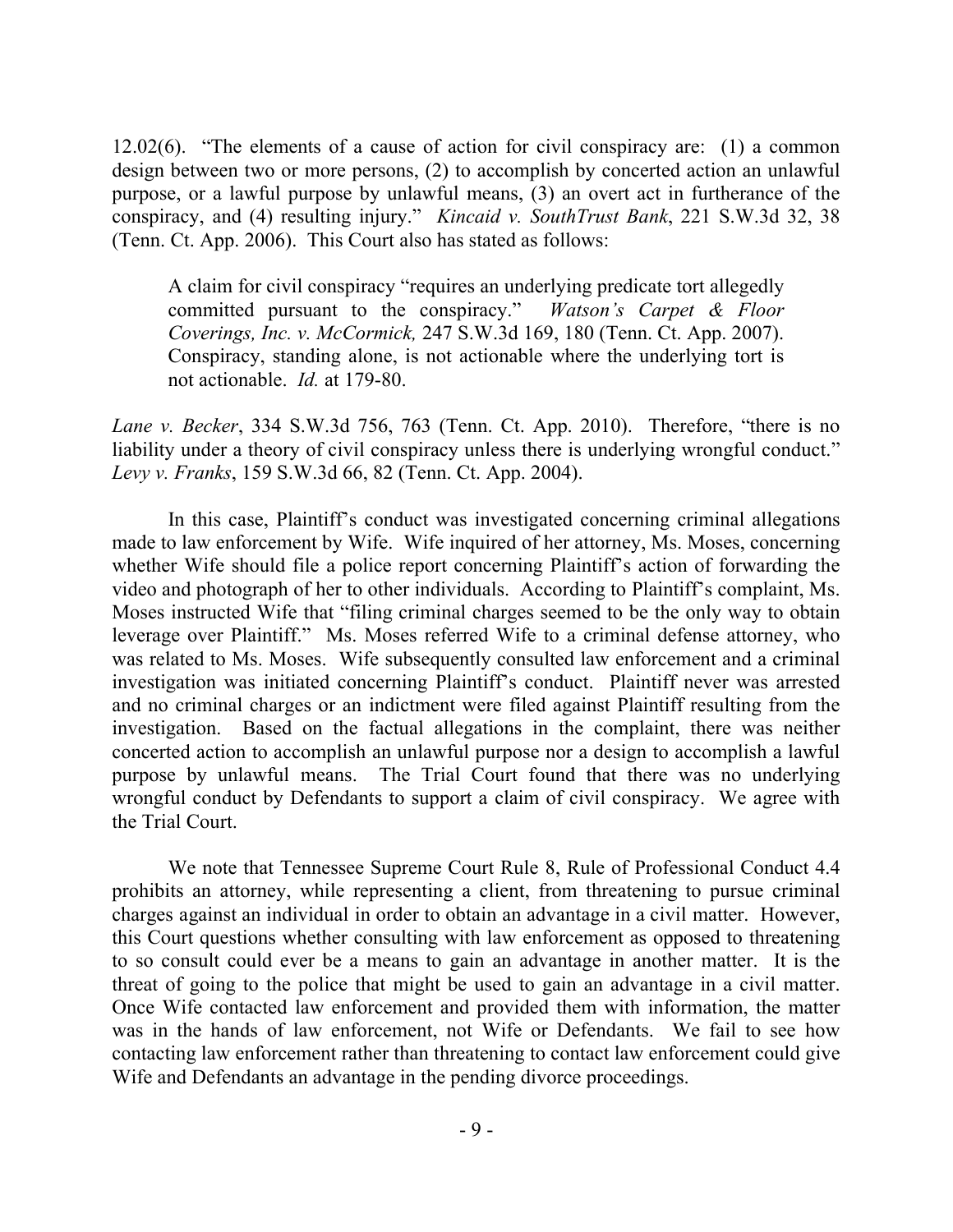We find and hold that Ms. Moses's actions, as alleged in the complaint, are not sufficient to support a claim of civil conspiracy. Even when taken as true and construing the complaint liberally in favor of Plaintiff, the allegations in Plaintiff's complaint are not sufficient to constitute underlying tortious behavior as required for a civil conspiracy claim. As the Trial Court found, Plaintiff had admitted to his conduct of forwarding the video and photo to his close friends as a way "to help him understand and process these materials." Ms. Moses cannot be held liable under a claim for civil conspiracy based on her actions of providing legal advice instructing her client to provide truthful facts to law enforcement and referring her client to a criminal defense attorney. Because Ms. Moses's alleged conduct is not actionable, the claim of civil conspiracy is not actionable. We therefore find and hold, as did the Trial Court, that Plaintiff has failed to state a claim for civil conspiracy for which relief can be granted.

We next address whether the Trial Court erred by dismissing Plaintiff's claim of intentional infliction of emotional distress. "The elements of an intentional infliction of emotional distress claim are that the defendant's conduct was (1) intentional or reckless, (2) so outrageous that it is not tolerated by civilized society, and (3) resulted in serious mental injury to the plaintiff." *Rogers v. Louisville Land Co.*, 367 S.W.3d 196, 205 (Tenn. 2012). As to whether conduct is "so outrageous" to satisfy element (2), this Court has explained:

When determining whether particular conduct is so outrageous that it is not tolerated by civilized society, "the test often used by our courts is the one found in the Restatement (Second) of Torts § 46 comment d (1964)." *Alexander v. Inman*, 825 S.W.2d 102, 105 (Tenn. Ct. App. 1991). Comment d states that,

[t]he cases thus far decided have found liability only where the defendant's conduct has been extreme and outrageous. It has not been enough that the defendant has acted with an intent which is tortious or even criminal, or that he has intended to inflict emotional distress, or even that his conduct has been characterized by "malice," or a degree of aggravation which would entitle the plaintiff to punitive damages for another tort. *Liability has been found only where the conduct has been so outrageous, as to go beyond all possible bounds of decency, and to be regarded as atrocious, and utterly intolerable in a civilized community*. . . .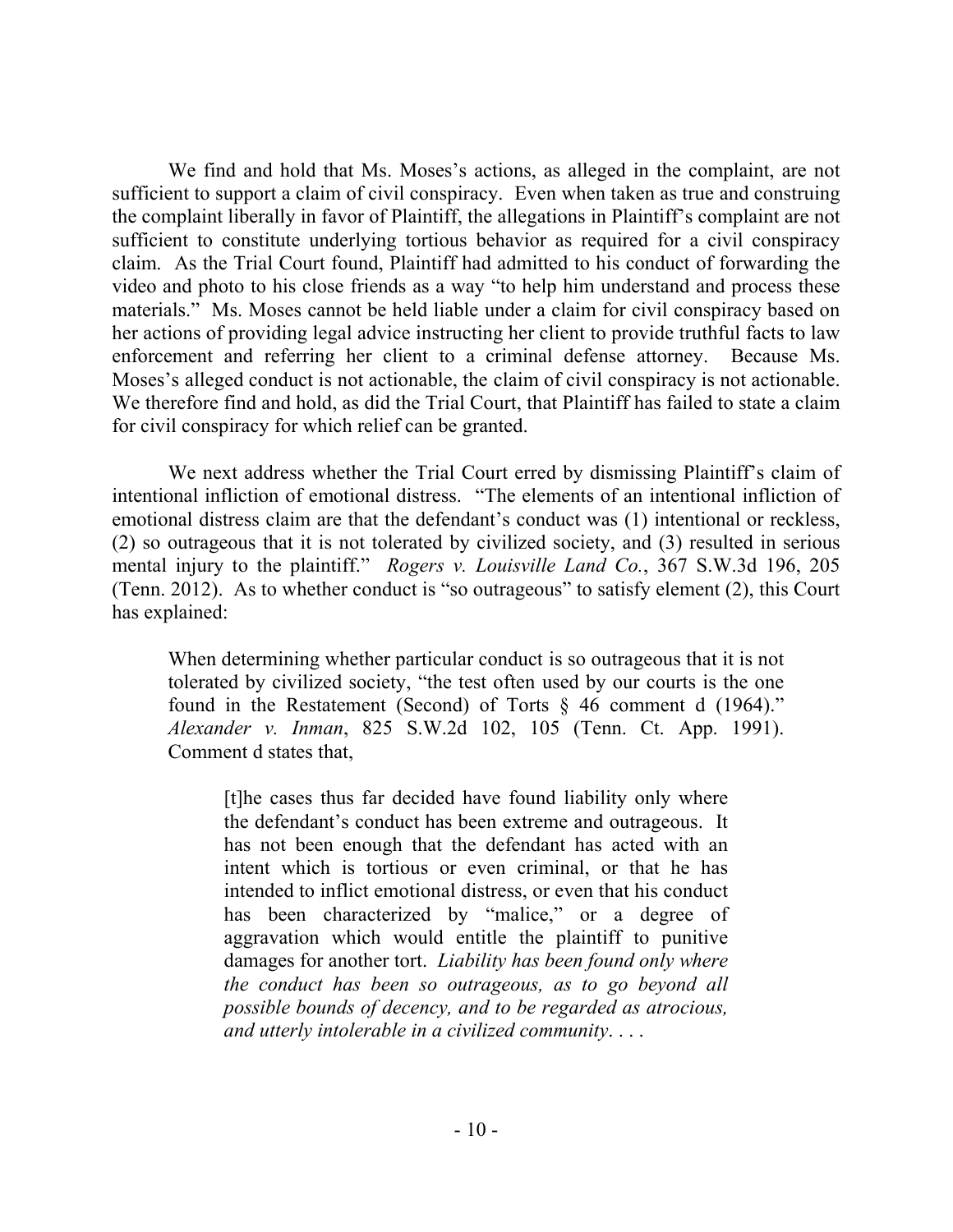Restatement (Second) of Torts § 46 cmt. d (emphasis added and internal citation omitted).

*Odom v. Claiborne Cty., Tennessee*, 498 S.W.3d 882, 887 (Tenn. Ct. App. 2016). Additionally, "it is not sufficient that a defendant 'has acted with an intent which is tortious or even criminal, or that he has intended to inflict emotional distress.'" *Lourcey v. Estate of Scarlett*, 146 S.W.3d 48, 51 (Tenn. 2004) (quoting *Bain v. Wells*, 936 S.W.2d 618, 622-23 (Tenn. 1997)).

Plaintiff argues on appeal that the Trial Court erred by determining that Ms. Moses's conduct was not, as a matter of law, sufficiently outrageous to support Plaintiff's claim for intentional infliction of emotional distress. Plaintiff contends that whether Ms. Moses's conduct was sufficiently outrageous is a question of fact for the jury. However, even when taking the facts in the complaint as true and construing the complaint liberally in favor of Plaintiff, Ms. Moses's conduct does not rise to the level of outrageous conduct that would support a claim for intentional infliction of emotional distress. Even assuming Ms. Moses's motive was to gain an advantage in some way in the divorce action, Ms. Moses's conduct of informing Wife that Plaintiff's actions of forwarding the video and photograph might be criminal, instructing Wife that she could file a truthful report with law enforcement, and referring her to a criminal defense attorney are not "so outrageous, as to go beyond all possible bounds of decency, and to be regarded as atrocious, and utterly intolerable in a civilized community." As such, we find and hold, as did the Trial Court, that Plaintiff failed to sufficiently state a claim in his complaint for intentional infliction of emotional distress. We, therefore, affirm the Trial Court's judgment in this regard.

Next, we address whether the Trial Court erred in dismissing Plaintiff's claim for negligent infliction of emotional distress. "The elements of a claim for negligent infliction of emotional distress include the elements of a general negligence claim, which are duty, breach of duty, injury or loss, causation in fact, and proximate causation." *Rogers v. Louisville Land Co.*, 367 S.W.3d 196, 206 (Tenn. 2012). The plaintiff must also prove that the defendant's negligence caused the plaintiff "serious or severe emotional injury." *Id.* Assuming for present purposes that Defendants owed a duty to Plaintiff, the facts alleged by Plaintiff in the complaint, when taken as true, do not support that any such duty was breached by Defendants when Ms. Moses provided legal advice to Wife that Plaintiff's conduct could be criminal, instructed her to file a police report concerning conduct by Plaintiff that he has admitted is true, and referring her to a criminal defense attorney, even if Ms. Moses's motive was to obtain some sort of advantage in some unknown way in the divorce action as Plaintiff had alleged.